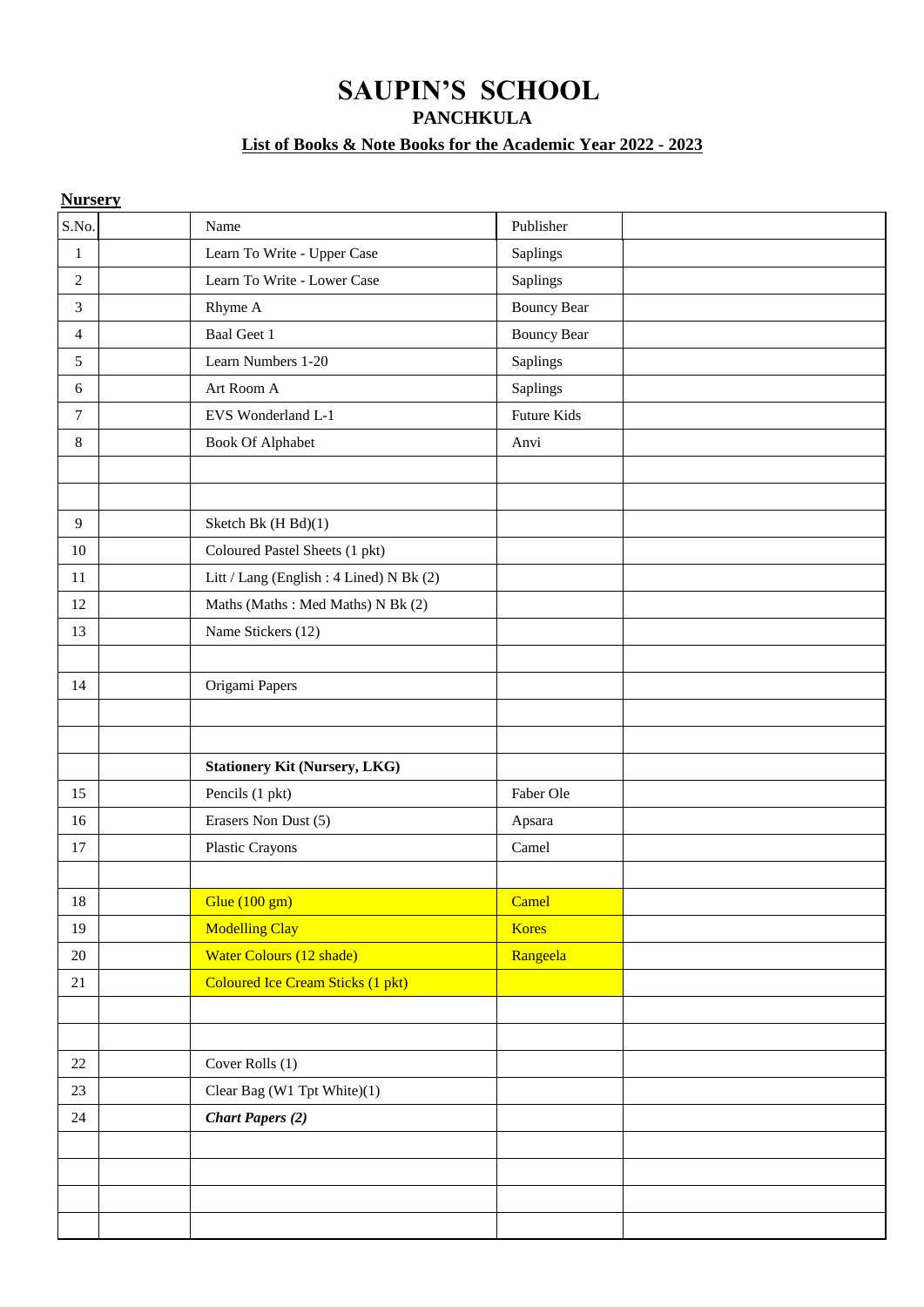| <b>LKG</b>     |                                          |                    |  |
|----------------|------------------------------------------|--------------------|--|
| S.No.          | Name                                     | Publisher          |  |
| 1              | Learn To Write Cursive - Upper           | Saplings           |  |
| $\overline{2}$ | Learn To Write Cursive - Lower           | Saplings           |  |
| 3              | Enjoy & Learn - A Phono Drill            | Cordova            |  |
| 4              | Art Room B                               | Saplings           |  |
| 5              | Cuckoos Akshar Survi                     | <b>Survi</b>       |  |
| 6              | Rhyme B                                  | <b>Bouncy Bear</b> |  |
| $\tau$         | <b>Baal Geet 2</b>                       | <b>Bouncy Bear</b> |  |
| 8              | Ready For Mathematics Pre Primer (1-50)  | Mayur              |  |
| 9              | Conversation A                           | Anvi               |  |
| 10             | Little Genius Hindi A                    | Pragya             |  |
| 11             | EVS Wonderland L-2                       | <b>Future Kids</b> |  |
|                |                                          |                    |  |
|                |                                          |                    |  |
| 12             | Sketch Bk (H Bd)(1)                      |                    |  |
| 13             | Litt / Lang (English: 4 Lined) N Bk (2)  |                    |  |
| 14             | Maths (Maths: Med Maths) N Bk (2)        |                    |  |
| 15             | Litt / Lang (Hindi: Five Lined) N Bk (1) |                    |  |
| 16             | Name Stickers (12)                       |                    |  |
|                |                                          |                    |  |
| 17             | Origami Papers                           |                    |  |
| 18             | Coloured Pastel Sheets (1 pkt)           |                    |  |
|                |                                          |                    |  |
|                |                                          |                    |  |
|                | <b>Stationery Kit (Nursery, LKG)</b>     |                    |  |
| 19             | Pencils (1 pkt)                          | Faber Ole          |  |
| 20             | Erasers Non Dust (5)                     | Apsara             |  |
| 21             | <b>Plastic Crayons</b>                   | Camel              |  |
|                |                                          |                    |  |
| 22             | Glue $(100 \text{ gm})$                  | Camel              |  |
| 23             | <b>Modelling Clay</b>                    | <b>Kores</b>       |  |
| 24             | Water Colours (12 shade)                 | Rangeela           |  |
| 25             | Brush (Round No 0, Flat No 5)(2)         |                    |  |
| 26             | <b>Coloured Ice Cream Sticks (1 pkt)</b> |                    |  |
|                |                                          |                    |  |
|                |                                          |                    |  |
| 27             | Cover Rolls (1)                          |                    |  |
| 28             | Clear Bag (W1 Tpt White)(1)              |                    |  |
| 29             | <b>Chart Papers (2)</b>                  |                    |  |
|                |                                          |                    |  |
|                |                                          |                    |  |
|                |                                          |                    |  |
|                |                                          |                    |  |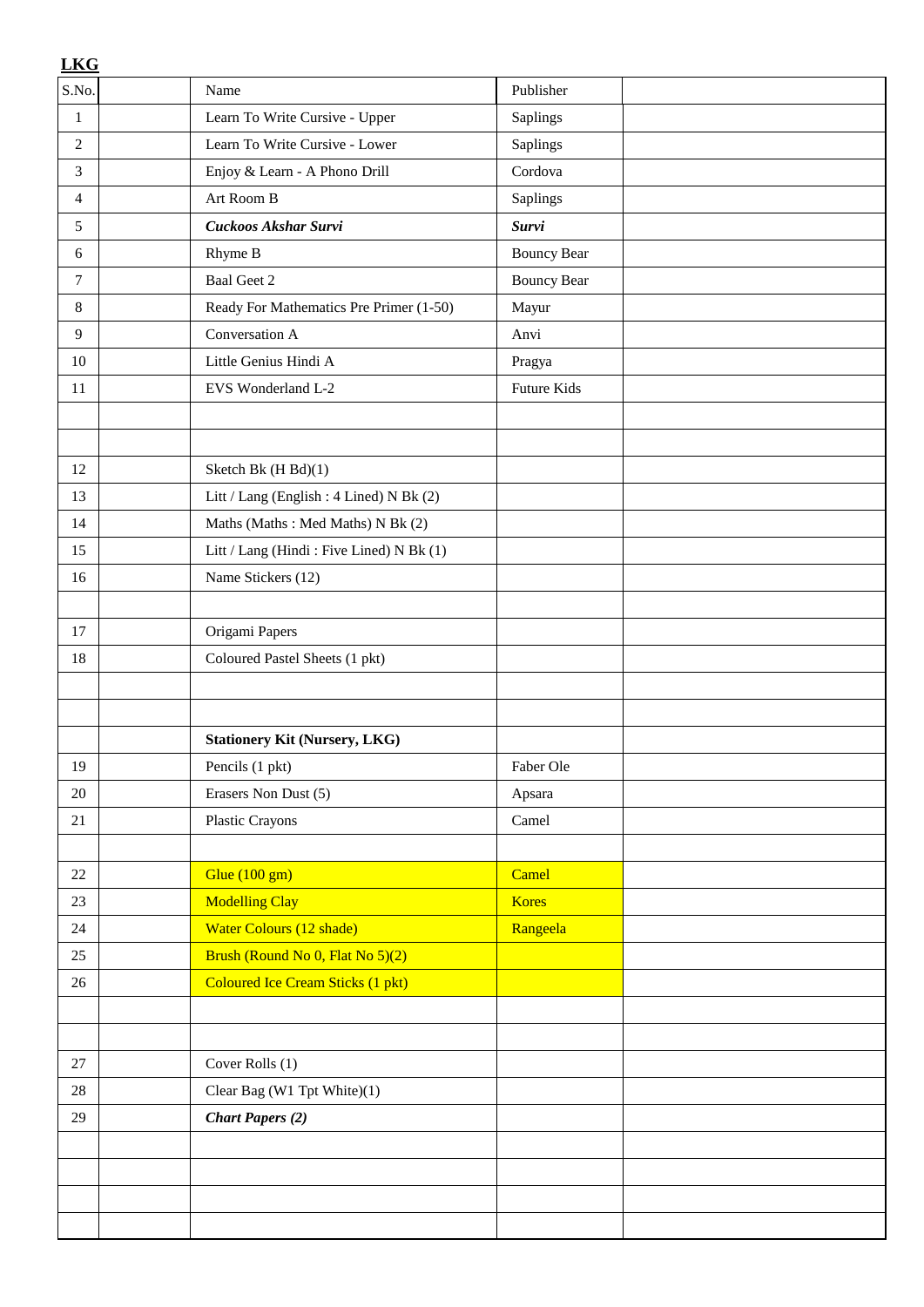| <b>UKG</b>     |                                          |                    |  |
|----------------|------------------------------------------|--------------------|--|
| S.No.          | Name                                     | Publisher          |  |
| $\mathbf{1}$   | Phonic Primer Reader                     | Grafalco           |  |
| $\overline{2}$ | Rhyme C                                  | <b>Bouncy Bear</b> |  |
| 3              | <b>Baal Geet 3</b>                       | <b>Bouncy Bear</b> |  |
| $\overline{4}$ | Activity Maths Book Pre Primer           | Anvi               |  |
| 5              | Shabad Manthan                           | Saplings           |  |
| 6              | Shabad Abhayas                           | Saplings           |  |
| $\overline{7}$ | Art Room C                               | <b>Saplings</b>    |  |
| $\,8\,$        | EVS Wonderland L-3                       | Future Kids        |  |
| 9              | Conversation B                           | Anvi               |  |
|                |                                          |                    |  |
|                |                                          |                    |  |
| 10             | Sketch Bk (H Bd)(1)                      |                    |  |
| 11             | Litt / Lang (English : 4 Lined) N Bk (2) |                    |  |
| 12             | Maths (Maths: Med Maths) N Bk (2)        |                    |  |
| 13             | Litt / Lang (Hindi: 5 Lined Bd) N Bk (1) |                    |  |
| 14             | Name Stickers (12)                       |                    |  |
|                |                                          |                    |  |
| 15             | Origami Papers                           |                    |  |
| 16             | Coloured Pastel Sheets (1 pkt)           |                    |  |
|                |                                          |                    |  |
|                |                                          |                    |  |
| 17             | Plastic Crayons                          | Camel              |  |
|                |                                          |                    |  |
| 18             | Glue (100 gm)                            | Camel              |  |
| 19             | <b>Modelling Clay</b>                    | <b>Kores</b>       |  |
| $20\,$         | Water Colours (12 shade)                 | Rangeela           |  |
| 21             | Brush (Round No 0, Flat No 5)(2)         |                    |  |
| $22\,$         | <b>Coloured Ice Cream Sticks (1 pkt)</b> |                    |  |
|                |                                          |                    |  |
|                |                                          |                    |  |
| 23             | Cover Rolls (1)                          |                    |  |
| 24             | Clear Bag (W1 Tpt White)(1)              |                    |  |
| 25             | <b>Chart Papers (2)</b>                  |                    |  |
|                |                                          |                    |  |
|                |                                          |                    |  |
|                |                                          |                    |  |
|                |                                          |                    |  |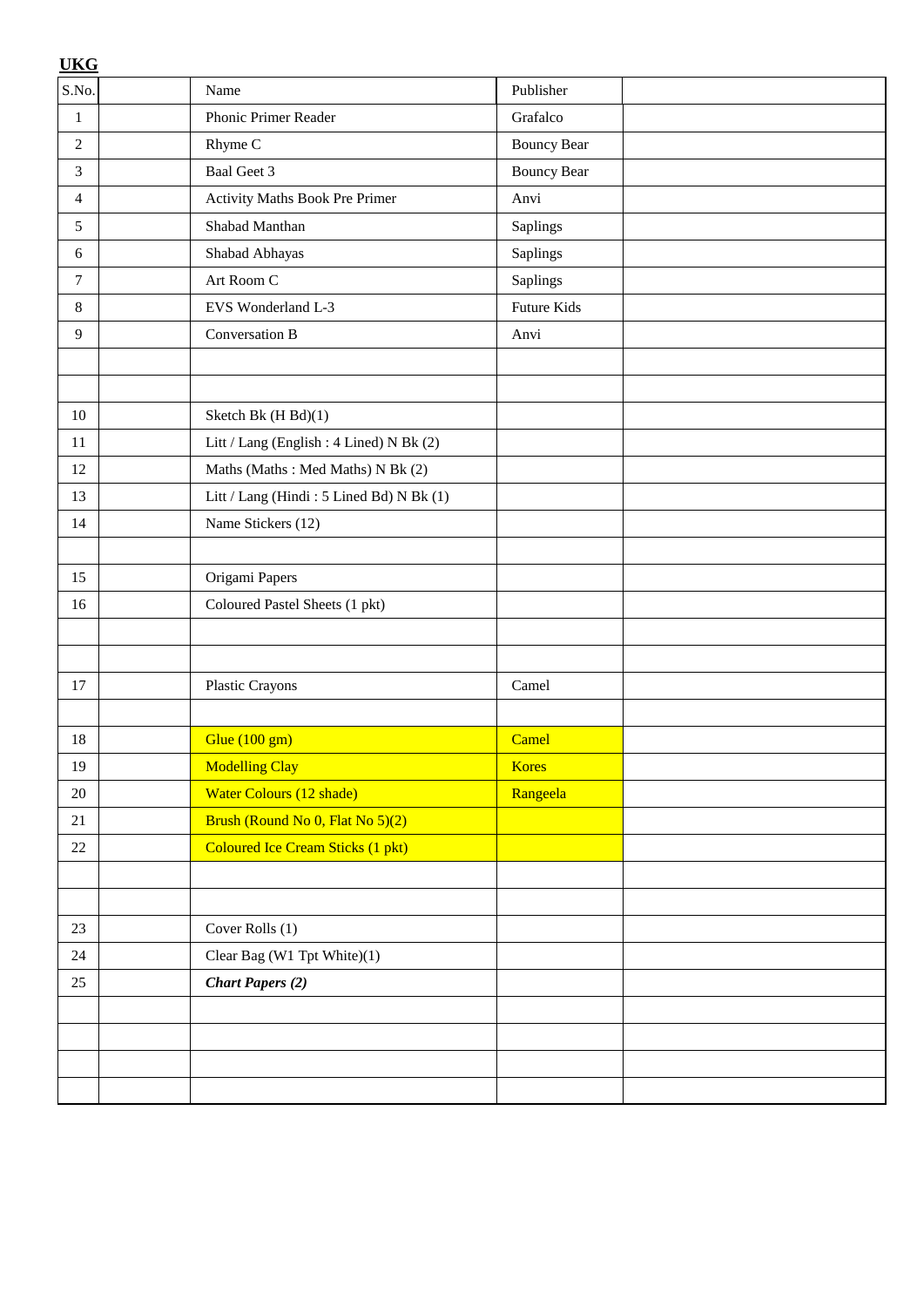| S.No.          | Name                                               | Publisher      |  |
|----------------|----------------------------------------------------|----------------|--|
| $\mathbf{1}$   | New Edn Active Teach Images (with CD) 1            | Pearson        |  |
| 2              | Everyday English Grammar 1                         | Viva           |  |
| 3              | Sunehri Dhoop 1                                    | Rachna Sagar   |  |
| $\overline{4}$ | <b>Visualising Mathematics 1</b>                   | Cordova        |  |
| 5              | Essential Environmental Studies (ICSE) 1           | Goyal          |  |
| 6              | Pointerz 1                                         | Kips           |  |
| $\tau$         | Virtues Values 1                                   | Inspiration    |  |
| 8              | Art Station Masterclass Art & Craft 1              | <b>Harbour</b> |  |
|                |                                                    |                |  |
|                |                                                    |                |  |
| 9              | Sketch Bk Creme Spiral (1)                         |                |  |
| 10             | Name Stickers (24)                                 |                |  |
|                |                                                    |                |  |
| 11             | Coloured Pastel Sheets (1 pkt)                     |                |  |
|                |                                                    |                |  |
| 12             | Plastic Crayons                                    |                |  |
|                |                                                    |                |  |
| 13             | <b>Water Colours (12 shade)</b>                    | Rangeela       |  |
| 14             | Sketch Pen Set (12 shade)                          | <b>Stic</b>    |  |
| 15             | Glue (100 gm)                                      | Camel          |  |
| 16             | <b>Modelling Clay</b>                              | <b>Kores</b>   |  |
|                |                                                    |                |  |
| 17             | Cover Rolls (1)                                    |                |  |
| $18\,$         | <b>Chart Papers (2)</b>                            |                |  |
|                |                                                    |                |  |
|                |                                                    |                |  |
| 19             | Litt / Lang (Eng Litt : 4 Lined) N Bk (2)          |                |  |
| $20\,$         | Litt / Lang (Eng Lang: 4 Lined) N Bk (2)           |                |  |
| 21             | Litt / Lang (Hindi: Dbl Lined Bd) N Bk (2)         |                |  |
| $22\,$         | Maths (Maths: Sq Lined 1/20) N Bk (3)              |                |  |
| 23             | Science (EVS: 4 Lined Int) N Bk (2)                |                |  |
|                |                                                    |                |  |
| 24             | Common (Activity: 4 Lined) N Bk (1)                |                |  |
| 25             | Test (3in1 NBk (Thk 7+7+6=20sh)(4L+M1/20+DL(B))(1) |                |  |
| 26             | Test N Bk $(E/1)(1)$                               |                |  |
|                |                                                    |                |  |
|                |                                                    |                |  |
|                |                                                    |                |  |
|                |                                                    |                |  |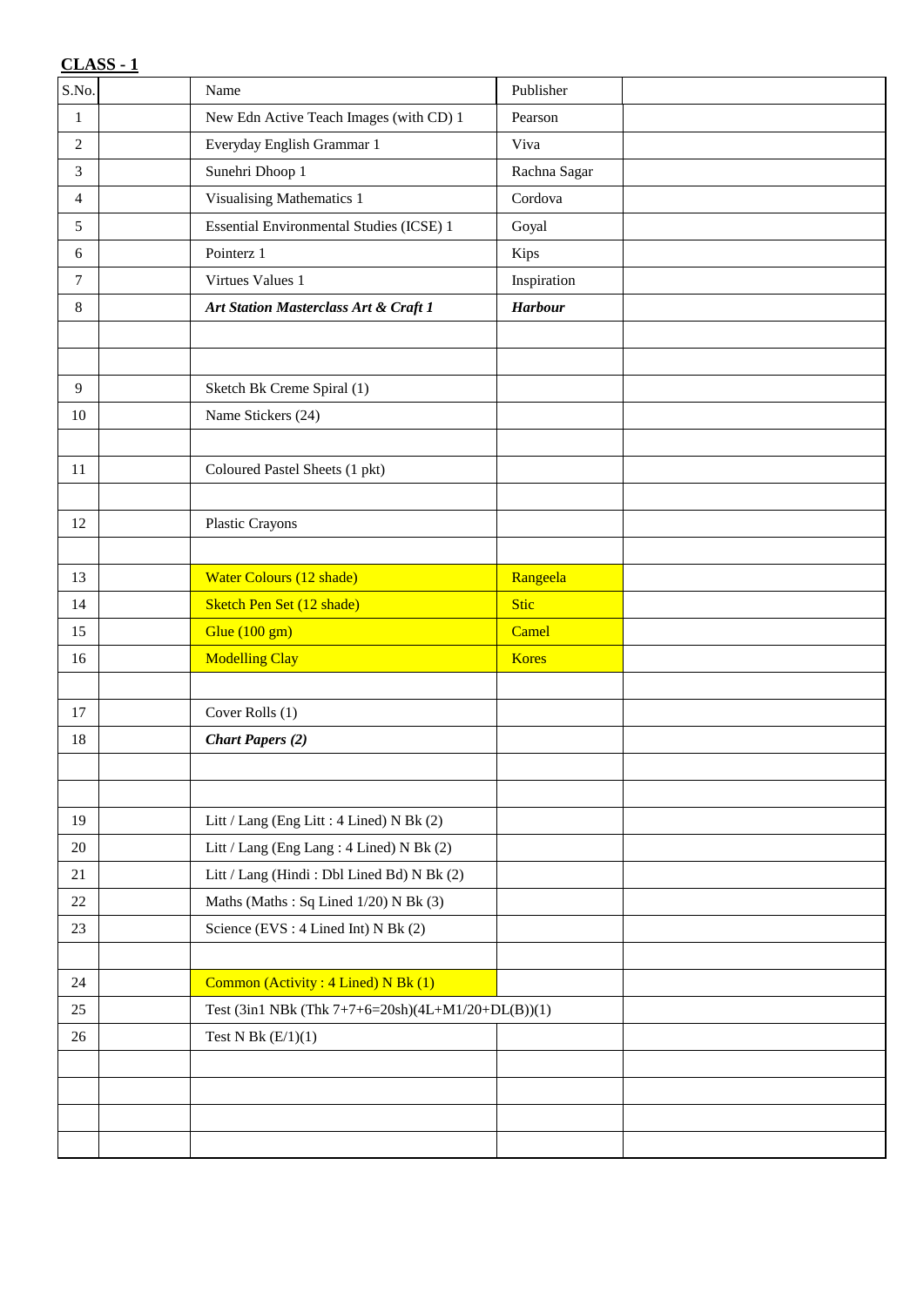| S.No.          | Name                                               | Publisher      |  |
|----------------|----------------------------------------------------|----------------|--|
| $\mathbf{1}$   | New Edn Active Teach Images (with CD) 2            | Pearson        |  |
| $\overline{2}$ | Everyday English Grammar 2                         | Viva           |  |
| 3              | Sunehri Dhoop 2                                    | Rachna Sagar   |  |
| $\overline{4}$ | Sparsh Hindi Vyakaran 2                            | Rachna Sagar   |  |
| 5              | Visualising Mathematics 2                          | Cordova        |  |
| 6              | Essential Environmental Studies (ICSE) 2           | Goyal          |  |
| $\tau$         | Pointerz 2                                         | Kips           |  |
| 8              | Virtues Values 2                                   | Inspiration    |  |
| 9              | Art Station Masterclass Art & Craft 2              | <b>Harbour</b> |  |
|                |                                                    |                |  |
|                |                                                    |                |  |
| 10             | Sketch Bk Creme Spiral (1/6)(1)                    |                |  |
| $11\,$         | Name Stickers (24)                                 |                |  |
|                |                                                    |                |  |
| 12             | Coloured Pastel Sheets (1 pkt)                     |                |  |
|                |                                                    |                |  |
| 13             | Plastic Crayons                                    |                |  |
|                |                                                    |                |  |
| 14             | <b>Water Colours (12 shade)</b>                    | Rangeela       |  |
| 15             | Sketch Pen Set (12 shade)                          | Stic           |  |
| 16             | Glue (100 gm)                                      | Camel          |  |
| 17             | <b>Modelling Clay</b>                              | <b>Kores</b>   |  |
|                |                                                    |                |  |
| $18\,$         | Cover Rolls (1)                                    |                |  |
| 19             | <b>Chart Papers (2)</b>                            |                |  |
|                |                                                    |                |  |
|                |                                                    |                |  |
| $20\,$         | Litt / Lang (Eng Litt : 4 Lined) N Bk (2)          |                |  |
| 21             | Litt / Lang (Eng Lang: 4 Lined) N Bk (2)           |                |  |
| $22\,$         | Litt / Lang (Hindi: Dbl Lined Bd) N Bk (2)         |                |  |
| 23             | Maths (Maths: Sq Lined 1/20) N Bk (3)              |                |  |
| 24             | Science (EVS: 4 Lined Int) N Bk (2)                |                |  |
| 25             | Test N Bk $(E/1)(1)$                               |                |  |
|                |                                                    |                |  |
| 26             | Common (Activity: 4 Lined) N Bk (1)                |                |  |
| 27             | Test (3in1 NBk (Thk 7+7+6=20sh)(4L+M1/20+DL(B))(1) |                |  |
|                |                                                    |                |  |
|                |                                                    |                |  |
|                |                                                    |                |  |
|                |                                                    |                |  |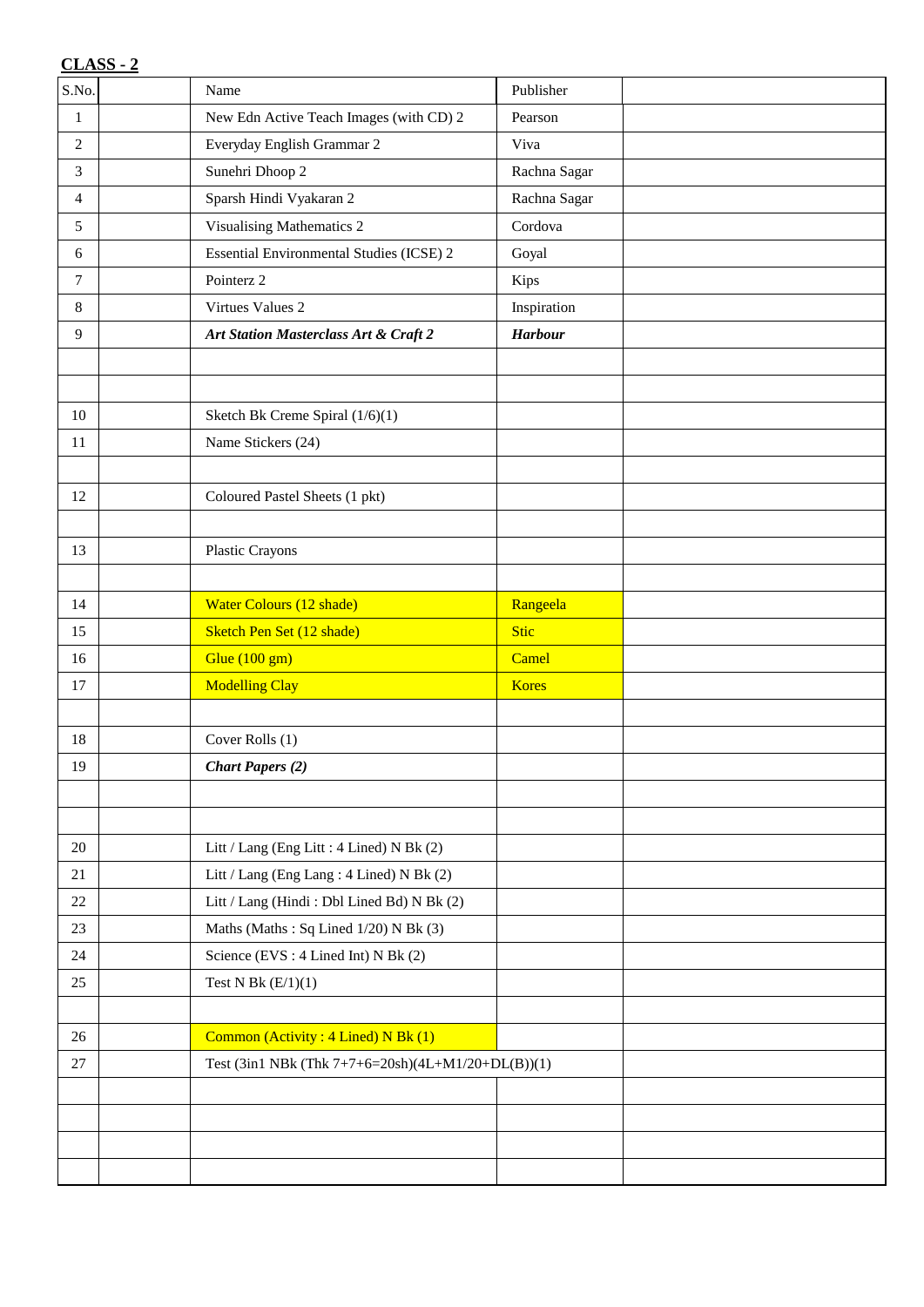| S.No.          | Name                                       | Publisher      |  |
|----------------|--------------------------------------------|----------------|--|
| $\mathbf{1}$   | New Edn Active Teach Images (with CD) 3    | Pearson        |  |
| $\overline{2}$ | Everyday English Grammar 3                 | Viva           |  |
| 3              | Sunehri Dhoop 3                            | Rachna Sagar   |  |
| 4              | Sparsh Hindi Vyakaran 3                    | Rachna Sagar   |  |
| 5              | Visualising Mathematics 3                  | Cordova        |  |
| 6              | <b>Essential Science (ICSE) 3</b>          | Goyal          |  |
| $\tau$         | <b>Essential Social Studies (ICSE) 3</b>   | Goyal          |  |
| 8              | Pointerz 3                                 | Kips           |  |
| 9              | Virtues Values 3                           | Inspiration    |  |
| 10             | Art Station Masterclass Art & Craft 3      | <b>Harbour</b> |  |
|                |                                            |                |  |
|                |                                            |                |  |
| 11             | Sketch Bk Creme Spiral (1)                 |                |  |
| 12             | Name Stickers (24)                         |                |  |
|                |                                            |                |  |
| 13             | <b>Coloured Pastel Sheets (2 pkt)</b>      |                |  |
|                |                                            |                |  |
| 14             | Oil Pastels Plastic Box (25 shades)        | Camel          |  |
|                |                                            |                |  |
|                |                                            |                |  |
| 15             | <b>Water Colours (12 shade)</b>            | Rangeela       |  |
| 16             | Glue $(100 \text{ gm})$                    | Camel          |  |
| 17             | <b>Modelling Clay</b>                      | <b>Kores</b>   |  |
|                |                                            |                |  |
| 18             | Cover Rolls Big (1)                        |                |  |
|                |                                            |                |  |
|                |                                            |                |  |
| 19             | Litt / Lang (Eng Litt : 4 Lined) N Bk (2)  |                |  |
| $20\,$         | Litt / Lang (Eng Lang: 4 Lined) N Bk (2)   |                |  |
| 21             | Litt / Lang (Hindi: Single Lined) N Bk (2) |                |  |
| $22\,$         | Maths (Maths: Sq Lined 1/20) N Bk (2)      |                |  |
| 23             | Science (Science: 4 Lined Int) N Bk (2)    |                |  |
| 24             | Social St (SS: 4 Lined Int) N Bk (2)       |                |  |
| 25             | Common (Activity: 4 Lined) N Bk (1)        |                |  |
| 26             | $3in1$ ThickTest N Bk $(E+M+H)(1)$         |                |  |
|                |                                            |                |  |
|                |                                            |                |  |
|                |                                            |                |  |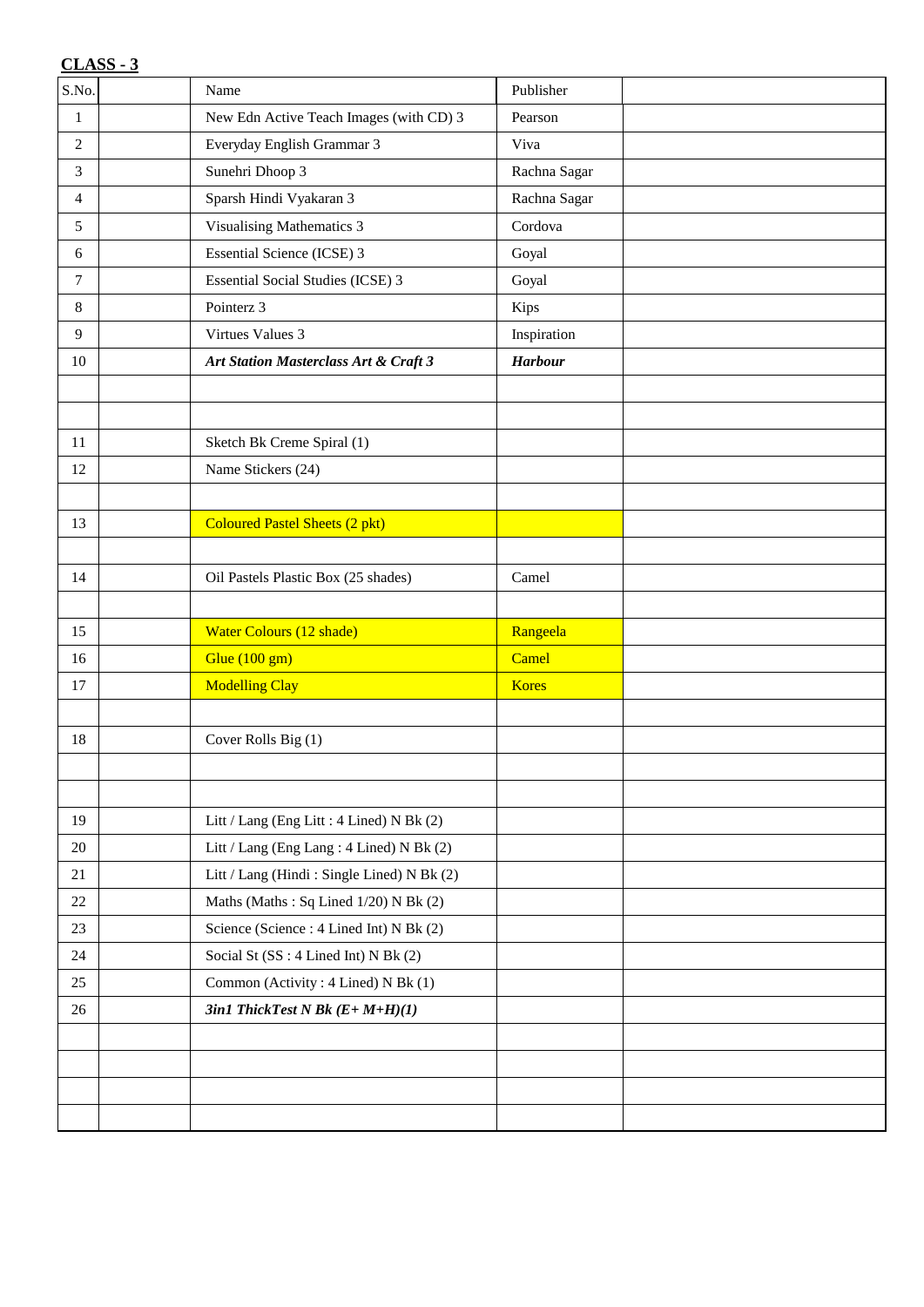| S.No.          | Name                                             | Publisher      |  |
|----------------|--------------------------------------------------|----------------|--|
| $\mathbf{1}$   | New Edn Active Teach Images (with CD) 4          | Pearson        |  |
| 2              | Everyday English Grammar 4                       | Viva           |  |
| 3              | Sunehri Dhoop 4                                  | Rachna Sagar   |  |
| $\overline{4}$ | Sparsh Hindi Vyakaran 4                          | Rachna Sagar   |  |
| 5              | Visualising Mathematics 4                        | Cordova        |  |
| 6              | <b>Essential Science (ICSE) 4</b>                | Goyal          |  |
| $\tau$         | <b>Essential Social Studies (ICSE) 4</b>         | Goyal          |  |
| 8              | Pointerz 4                                       | Kips           |  |
| 9              | Virtues Values 4                                 | Inspiration    |  |
| 10             | Art Station Masterclass Art & Craft 4            | <b>Harbour</b> |  |
|                |                                                  |                |  |
|                |                                                  |                |  |
| 11             | Sketch Bk Creme Spiral (1)                       |                |  |
| 12             | Name Stickers (24)                               |                |  |
|                |                                                  |                |  |
| 13             | <b>Coloured Pastel Sheets (2 pkt)</b>            |                |  |
|                |                                                  |                |  |
| 14             | Oil Pastels Plastic Box (25 shades)              | Camel          |  |
|                |                                                  |                |  |
| 15             | <b>Water Colours (12 shade)</b>                  | Rangeela       |  |
| 16             | Glue (100 gm)                                    | Camel          |  |
| 17             | <b>Modelling Clay</b>                            | <b>Kores</b>   |  |
|                |                                                  |                |  |
| 18             | Cover Rolls Big (1)                              |                |  |
|                |                                                  |                |  |
|                |                                                  |                |  |
| 19             | Litt / Lang (Eng Litt : Single Lined) N Bk (2)   |                |  |
| $20\,$         | Litt / Lang (Eng Lang: Single Lined) N Bk (1)    |                |  |
| 21             | Litt / Lang (Hindi Litt : Single Lined) N Bk (1) |                |  |
| $22\,$         | Litt / Lang (Hindi Lang: Single Lined) N Bk (1)  |                |  |
| 23             | Maths (Maths: Spl Maths) N Bk (4)                |                |  |
| 24             | Science (Science: Single Lined Int) N Bk (2)     |                |  |
| 25             | Social St (SS: Single Lined Int) N Bk (2)        |                |  |
| 26             | Common (Activity: Single Lined) N Bk (1)         |                |  |
|                |                                                  |                |  |
| 27             | Test N Bk (Single Lined/7)(7)                    |                |  |
|                |                                                  |                |  |
|                |                                                  |                |  |
|                |                                                  |                |  |
|                |                                                  |                |  |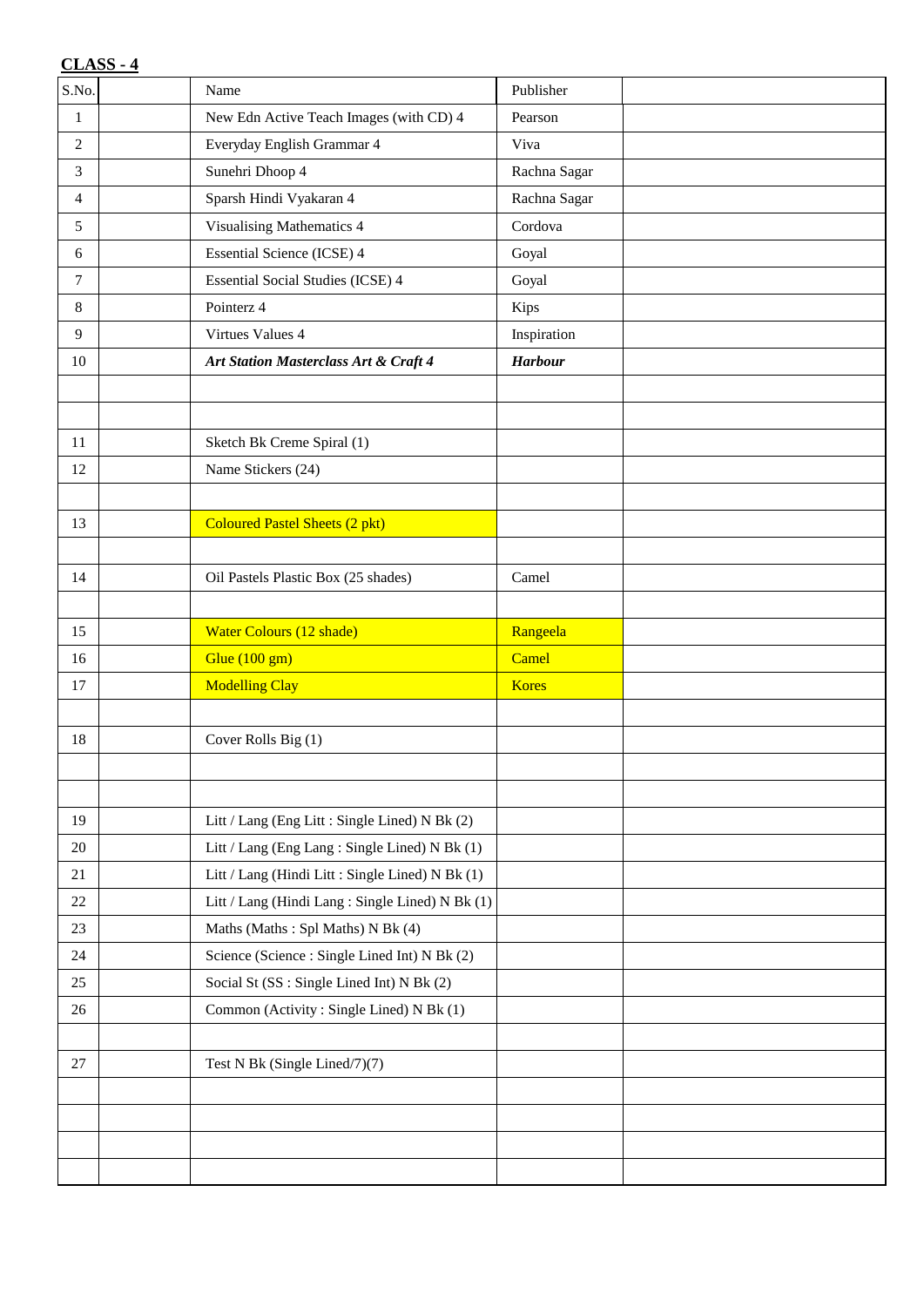|                | $CLASS - 5$ |                                                      |                |  |
|----------------|-------------|------------------------------------------------------|----------------|--|
| S.No.          |             | Name                                                 | Publisher      |  |
| $\mathbf{1}$   |             | New Edn Active Teach Images (with CD) 5              | Pearson        |  |
| $\overline{2}$ |             | Everyday English Grammar 5                           | Viva           |  |
| 3              |             | Sunehri Dhoop 5                                      | Rachna Sagar   |  |
| $\overline{4}$ |             | Sparsh Hindi Vyakaran 5                              | Rachna Sagar   |  |
| 5              |             | <b>Visualising Mathematics 5</b>                     | Cordova        |  |
| 6              |             | <b>Essential Science (ICSE) 5</b>                    | Goyal          |  |
| $\tau$         |             | <b>Essential Social Studies (ICSE) 5</b>             | Goyal          |  |
| 8              |             | Pointerz 5                                           | Kips           |  |
| 9              |             | Virtues Values 5                                     | Inspiration    |  |
| 10             |             | Art Station Masterclass Art & Craft 5                | <b>Harbour</b> |  |
| 11             |             | Registers (for Maths)(2)                             |                |  |
|                |             |                                                      |                |  |
|                |             |                                                      |                |  |
| $\mathbf{1}$   | Punjabi     | Navi Udaan Praveshika                                | Paramveer      |  |
| $\overline{c}$ | Punjabi     | Pbi Vyakaran Ate Lekh Rachna 1                       | Evergreen      |  |
|                |             |                                                      |                |  |
|                |             |                                                      |                |  |
| 1              | French      | Apprenons Le Francais 1                              | New Saraswati  |  |
|                |             |                                                      |                |  |
|                |             |                                                      |                |  |
| 1              | Sanskrit    | Sanskrit Sankalpam Praveshika                        | <b>APC</b>     |  |
|                |             |                                                      |                |  |
|                |             |                                                      |                |  |
| $\mathbf{1}$   |             | Sketch Bk Creme Spiral (1)                           |                |  |
| 2              |             | Name Stickers (24)                                   |                |  |
|                |             |                                                      |                |  |
| 3              |             | <b>Coloured Pastel Sheets (2 pkt)</b>                |                |  |
|                |             |                                                      |                |  |
| 4              |             | Oil Pastels Plastic Box (25 shades)                  | Camel          |  |
|                |             |                                                      |                |  |
| 5              |             | Water Colours (12 shade)                             | Rangeela       |  |
| 6              |             | Glue $(100 \text{ gm})$                              | Camel          |  |
| $\tau$         |             | <b>Modelling Clay</b>                                | <b>Kores</b>   |  |
|                |             |                                                      |                |  |
| $\,8\,$        |             | Cover Rolls Big (1)                                  |                |  |
|                |             |                                                      |                |  |
|                |             |                                                      |                |  |
| 9              |             | Litt / Lang (Eng Litt : Single Lined) N Bk (2)       |                |  |
| $10\,$         |             | Litt / Lang (Eng Lang: Single Lined) N Bk (1)        |                |  |
| $11\,$         |             | Litt / Lang (Hindi Litt : Single Lined) N Bk (1)     |                |  |
| $12\,$         |             | Litt / Lang (Hindi Lang: Single Lined) N Bk (1)      |                |  |
| 13             |             | Litt / Lang (Fr / Pbi / Skt : Single Lined) N Bk (1) |                |  |
| 14             |             | Science (Science: Single Lined Int) N Bk (2)         |                |  |
| 15             |             | Social St (SS: Single Lined Int) N Bk (2)            |                |  |
|                |             |                                                      |                |  |
| 16             |             | Test N Bk (Single Lined/8)(8)                        |                |  |
|                |             |                                                      |                |  |
|                |             |                                                      |                |  |
|                |             |                                                      |                |  |
|                |             |                                                      |                |  |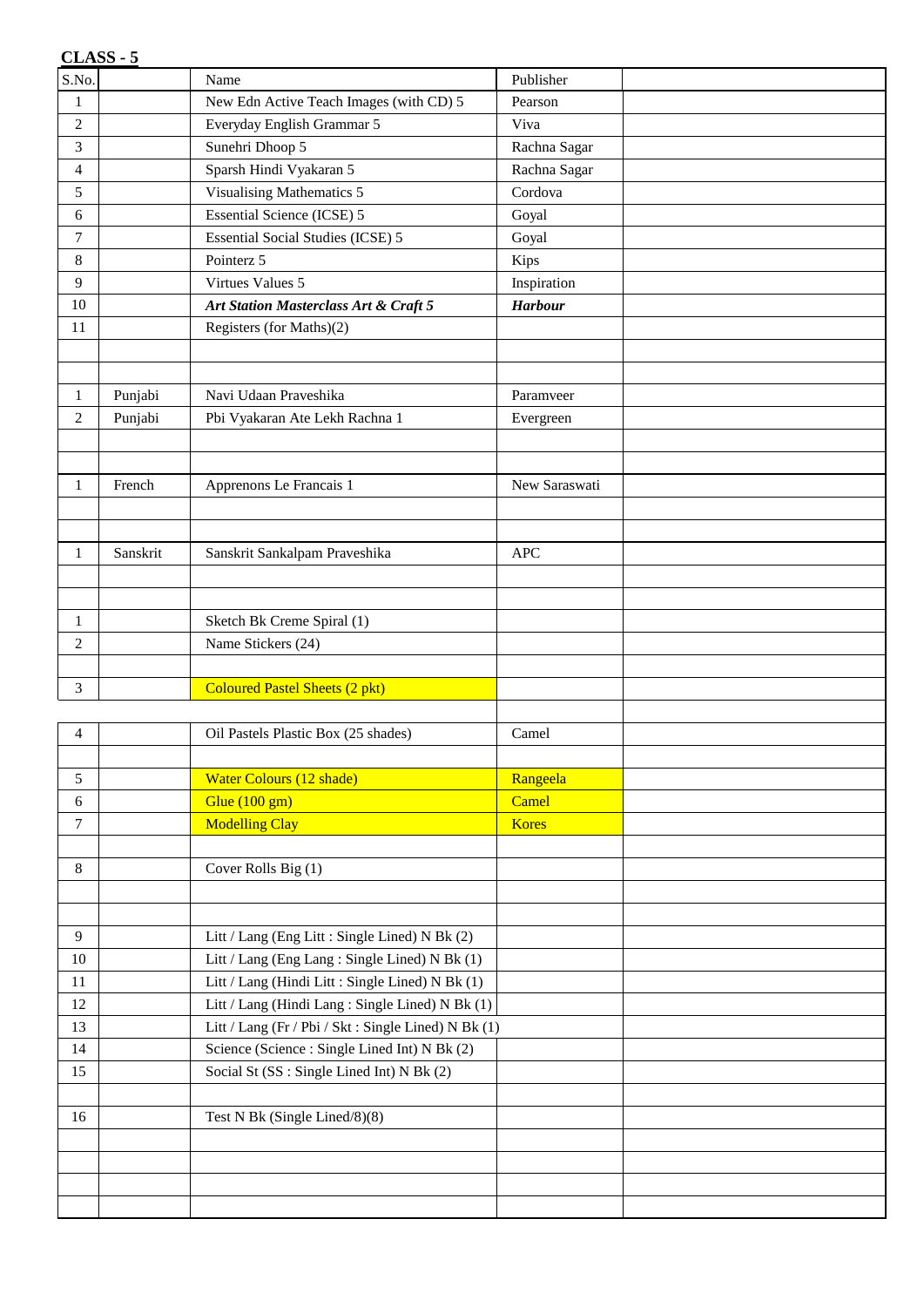|                         | CLASS - 6      |                                                      |                |  |
|-------------------------|----------------|------------------------------------------------------|----------------|--|
| S.No.                   |                | Name                                                 | Publisher      |  |
| $\mathbf{1}$            |                | New Images 6                                         | Pearson        |  |
| $\overline{c}$          |                | New Grammar Plus 6                                   | Ratna sagar    |  |
| 3                       |                | Medha 6                                              | Kriti          |  |
| $\overline{4}$          |                | Sugam Hindi Vyakaran 6                               | Cordova        |  |
| 5                       |                | Understanding Maths (ML Agg)(2017) 6                 | <b>APC</b>     |  |
| 6                       |                | Physics (ICSE) 6                                     | Srijan         |  |
| 7                       |                | Chemistry (ICSE) 6                                   | Srijan         |  |
| 8                       |                | Biology (ICSE) 6                                     | Srijan         |  |
| 9                       |                | Longman Hist & Civics (ICSE) 6                       | Pearson        |  |
| 10                      |                | Geography (ICSE) 6                                   | Srijan         |  |
| 11                      |                | Longman School Atlas                                 | Pearson        |  |
| 12                      |                | My Book Of Computer Studies (ICSE) 6                 | Goyal          |  |
| 13                      |                | Virtues Values 6                                     | Inspiration    |  |
| 14                      |                | Art Station Masterclass Art & Craft 6                | <b>Harbour</b> |  |
|                         |                |                                                      |                |  |
|                         |                |                                                      |                |  |
| $\mathbf{1}$            | Punjabi        | Navi Udaan 1                                         | Paramveer      |  |
|                         | Punjabi        | Pbi Vyakaran Ate Lekh Rachna 1 (B/F)                 | Evergreen      |  |
|                         |                |                                                      |                |  |
|                         |                |                                                      |                |  |
| $\mathbf{1}$            | French         | Apprenons Le Francais 2                              | New Saraswati  |  |
|                         |                |                                                      |                |  |
|                         | Sanskrit       |                                                      | APC            |  |
| 1                       |                | Sanskrit Sankalpam 1                                 |                |  |
|                         |                |                                                      |                |  |
| $\mathbf{1}$            |                | Name Stickers (36)                                   |                |  |
| $\overline{2}$          |                | Maps (NA Phy/5, SA Phy/5)(10)                        |                |  |
| 3                       |                | Graph N Bk (ICSE 2mm)(28pgs)(1)                      |                |  |
| $\overline{\mathbf{4}}$ |                | Registers (for Maths)(2)                             |                |  |
| 5                       |                | Interleaf Registers (for Maths)(1)                   |                |  |
| 6                       |                | Prac N Bk (116 pg)(Computers)(1)                     |                |  |
| 7                       |                | Project Files (5)                                    |                |  |
|                         |                |                                                      |                |  |
| 8                       |                | <b>Coloured Pastel Sheets (2 pkt)</b>                |                |  |
|                         |                |                                                      |                |  |
| 9                       |                | <b>Stationery Kit (Cl 6, 7, 8)</b>                   |                |  |
|                         | $\mathbf{1}$   | <b>Shading Pencil Set</b>                            | Faber          |  |
|                         | $\overline{2}$ | Water Col (Artist)(18 sh)                            | Camel          |  |
|                         | $\overline{3}$ | Paint Brush (Round-3/1, 5/1)                         |                |  |
|                         |                |                                                      |                |  |
| 10                      |                | Cover Rolls Big (1)                                  |                |  |
|                         |                |                                                      |                |  |
| $\mathbf{1}$            |                | Litt / Lang (Eng Litt : Single Lined) N Bk (2)       |                |  |
| $\overline{c}$          |                | Litt / Lang (Eng Lang: Single Lined) N Bk (1)        |                |  |
| 3                       |                | Litt / Lang (Hindi Litt : Single Lined) N Bk (1)     |                |  |
| $\overline{\mathbf{4}}$ |                | Litt / Lang (Hindi Lang: Single Lined) N Bk (1)      |                |  |
| 5                       |                | Litt / Lang (Fr / Pbi / Skt : Single Lined) N Bk (1) |                |  |
| 6                       |                | Science (Phy, Chem, Bio: Single Lined) N Bk (3)      |                |  |
| $\tau$                  |                | Social St (Hist/Civics, Geog: Single Lined) N Bk (2) |                |  |
|                         |                |                                                      |                |  |
| 8                       |                | Test N Bk (Single Lined/11)(11)                      |                |  |
|                         |                |                                                      |                |  |
|                         |                |                                                      |                |  |
|                         |                |                                                      |                |  |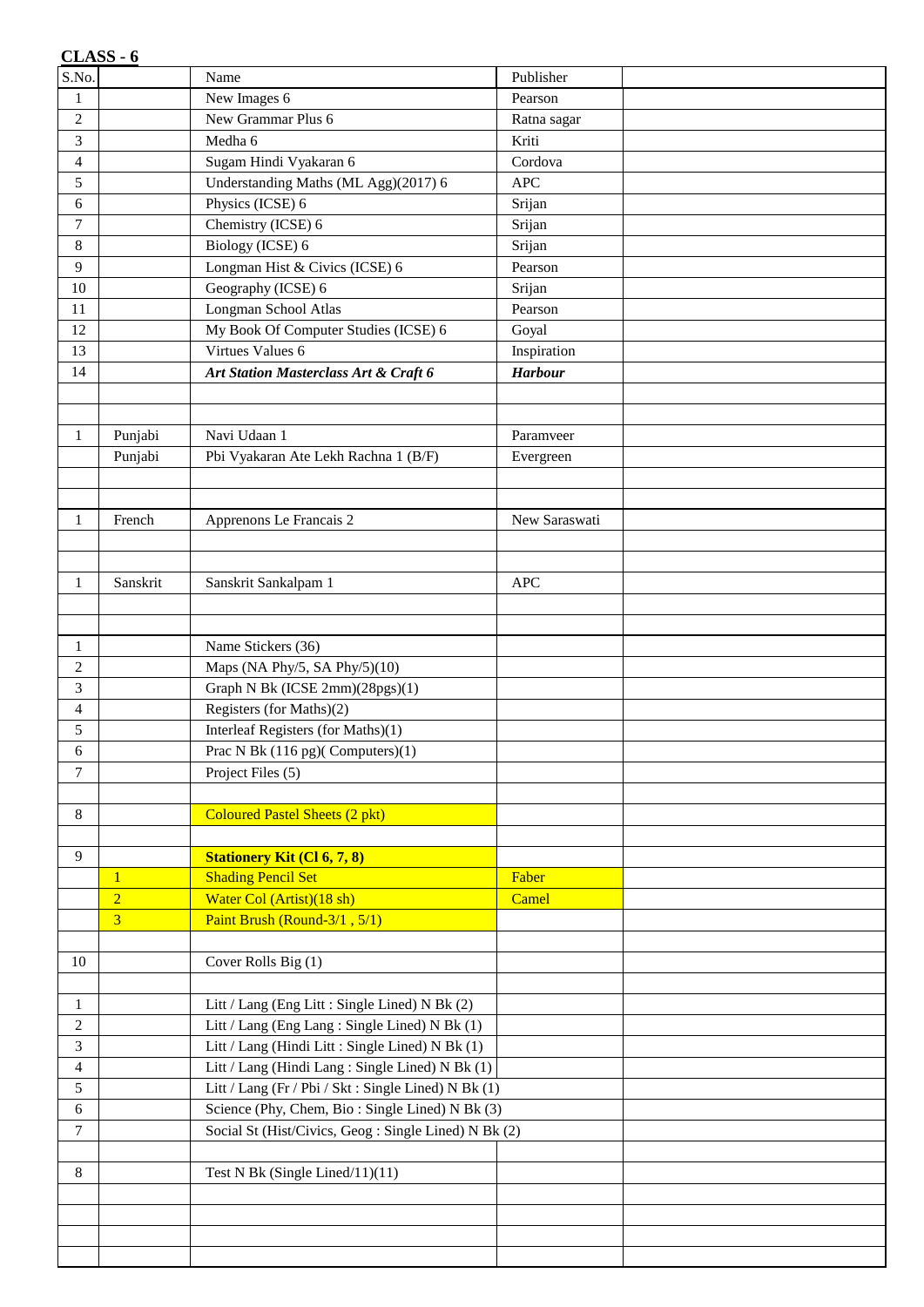|                          | <b>CLASS - 7</b> |                                                                      |                |  |
|--------------------------|------------------|----------------------------------------------------------------------|----------------|--|
| S.No.                    |                  | Name                                                                 | Publisher      |  |
| $\mathbf{1}$             |                  | New Images 7                                                         | Pearson        |  |
| $\overline{c}$           |                  | New Grammar Plus 7                                                   | Ratna sagar    |  |
| 3                        |                  | Medha 7                                                              | Kriti          |  |
| $\overline{\mathcal{A}}$ |                  | Sugam Hindi Vyakaran 7                                               | Cordova        |  |
| 5                        |                  | Understanding Maths (ML Agg)(2017) 7                                 | <b>APC</b>     |  |
| 6                        |                  | Physics (ICSE) 7                                                     | Srijan         |  |
| 7                        |                  | Chemistry (ICSE) 7                                                   | Srijan         |  |
| 8                        |                  | <b>Biology (ICSE) 7</b>                                              | Srijan         |  |
| 9                        |                  | Longman Hist & Civics (ICSE) 7                                       | Pearson        |  |
| 10                       |                  | Geography (ICSE) 7                                                   | Srijan         |  |
|                          |                  | Longman School Atlas (B/F)                                           | Pearson        |  |
| 11                       |                  | My Book Of Computer Studies (ICSE) 7                                 | Goyal          |  |
| 12                       |                  | Virtues Values 7                                                     | Inspiration    |  |
| 13                       |                  | Art Station Masterclass Art & Craft 7                                | <b>Harbour</b> |  |
|                          |                  |                                                                      |                |  |
|                          |                  |                                                                      |                |  |
| $\mathbf{1}$             | Punjabi          | Navi Udaan 2                                                         | Paramveer      |  |
| $\overline{c}$           | Punjabi          | Pbi Vyakaran Ate Lekh Rachna 4                                       | Evergreen      |  |
|                          |                  |                                                                      |                |  |
|                          |                  |                                                                      |                |  |
| $\mathbf{1}$             | French           | Apprenons Le Francais 3                                              | New Saraswati  |  |
|                          |                  |                                                                      |                |  |
|                          |                  |                                                                      |                |  |
| 1                        | Sanskrit         | Sanskrit Sankalpam 2                                                 | <b>APC</b>     |  |
|                          |                  |                                                                      |                |  |
|                          |                  |                                                                      |                |  |
| $\mathbf{1}$             |                  | Name Stickers (36)                                                   |                |  |
| $\overline{c}$           |                  | Maps (Europe, Africa, Australia - 5 each Phy; Australia Pol - 2)(17) |                |  |
| 3                        |                  | Registers (for Maths)(2)                                             |                |  |
| $\overline{4}$           |                  | Interleaf Registers (for Maths)(1)                                   |                |  |
| 5                        |                  | Prac N Bk $(116 \text{ pg})$ (Computers) $(1)$                       |                |  |
| 6                        |                  | Project Files (5)                                                    |                |  |
| 7                        |                  | Graph N Bk (ICSE 2mm)(28pgs)(1)                                      |                |  |
|                          |                  |                                                                      |                |  |
| 8                        |                  | <b>Coloured Pastel Sheets (2 pkt)</b>                                |                |  |
|                          |                  |                                                                      |                |  |
| 9                        |                  | <b>Stationery Kit (Cl 6, 7, 8)</b>                                   |                |  |
|                          | 1                | <b>Shading Pencil Set</b>                                            | Faber          |  |
|                          | $\overline{c}$   | Water Col (Artist)(18 sh)                                            | Camel          |  |
|                          | 3                | Paint Brush (Round-3/1, 5/1)                                         |                |  |
|                          |                  |                                                                      |                |  |
| 10                       |                  | Cover Rolls Big (1)                                                  |                |  |
|                          |                  |                                                                      |                |  |
| $\mathbf{1}$             |                  | Litt / Lang (Eng Litt : Single Lined) N Bk (2)                       |                |  |
| $\overline{c}$           |                  | Litt / Lang (Eng Lang: Single Lined) N Bk (1)                        |                |  |
| 3                        |                  | Litt / Lang (Hindi Litt : Single Lined) N Bk (1)                     |                |  |
| 4                        |                  | Litt / Lang (Hindi Lang: Single Lined) N Bk (1)                      |                |  |
| 5                        |                  | Litt / Lang (Fr / Pbi / Skt : Single Lined) N Bk (1)                 |                |  |
| 6                        |                  | Science (Phy, Chem, Bio: Single Lined) N Bk (3)                      |                |  |
| $\tau$                   |                  | Social St (Hist/Civics, Geog: Single Lined) N Bk (2)                 |                |  |
|                          |                  |                                                                      |                |  |
| $8\,$                    |                  | Test N Bk (Single Lined/11)(11)                                      |                |  |
|                          |                  |                                                                      |                |  |
|                          |                  |                                                                      |                |  |
|                          |                  |                                                                      |                |  |
|                          |                  |                                                                      |                |  |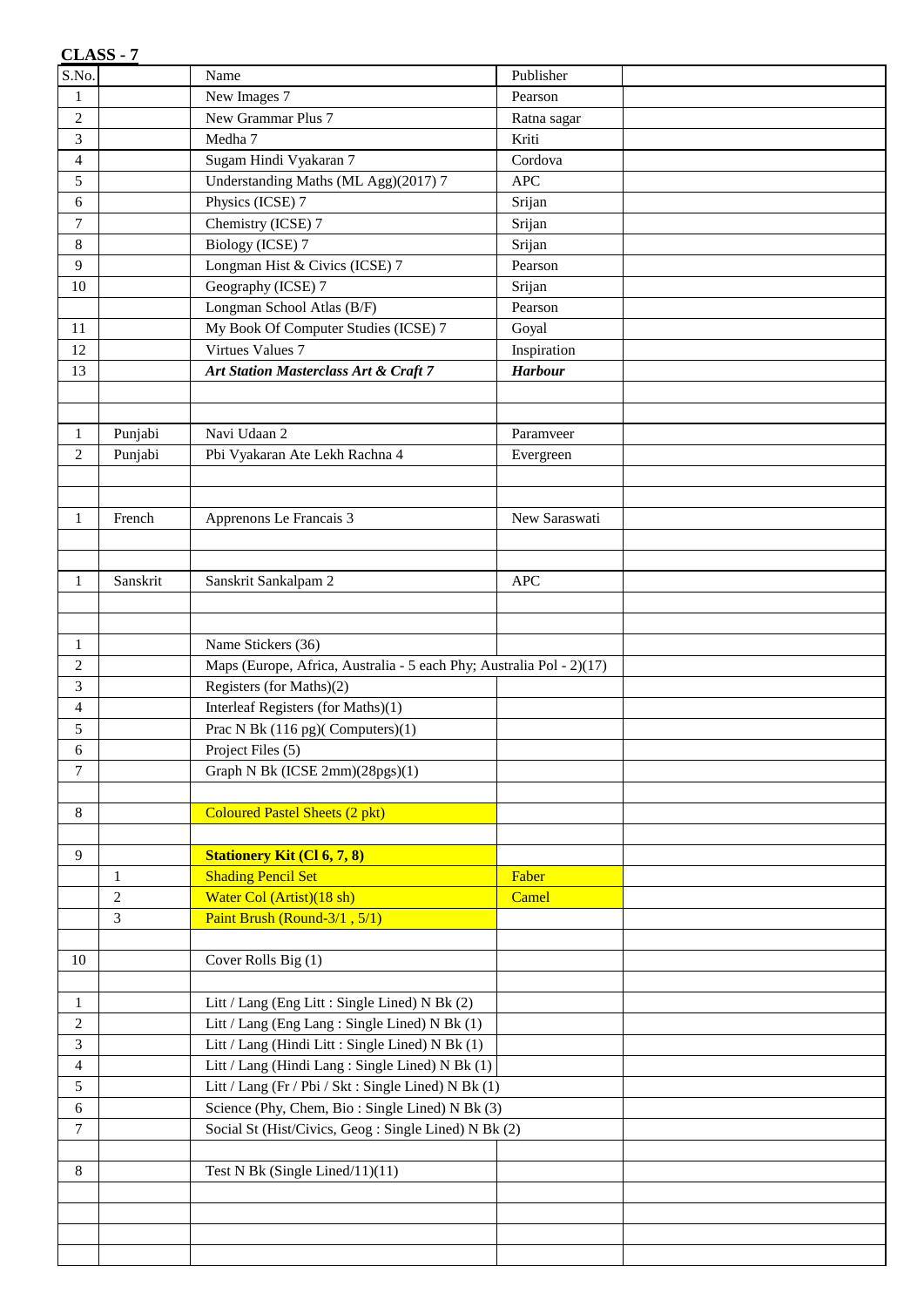|                                | CLASS - 8      |                                                                             |                |  |
|--------------------------------|----------------|-----------------------------------------------------------------------------|----------------|--|
| S.No.                          |                | Name                                                                        | Publisher      |  |
| $\mathbf{1}$                   |                | New Images 8                                                                | Pearson        |  |
| $\overline{c}$                 |                | New Grammar Plus 8                                                          | Ratna sagar    |  |
| 3                              |                | Medha 8                                                                     | Kriti          |  |
| 4                              |                | Sugam Hindi Vyakaran 8                                                      | Cordova        |  |
| 5                              |                | Understanding Maths (ML Agg)(2017) 8                                        | <b>APC</b>     |  |
| 6                              |                | Physics (ICSE) 8                                                            | Srijan         |  |
| 7                              |                | Chemistry (ICSE) 8                                                          | Srijan         |  |
| 8                              |                | <b>Biology (ICSE) 8</b>                                                     | Srijan         |  |
| 9                              |                | Longman Hist & Civics (ICSE) 8                                              | Pearson        |  |
| 10                             |                | Geography (ICSE) 8                                                          | Srijan         |  |
|                                |                | Candid School Atlas (Updated)(B/F)                                          | Evergreen      |  |
| 11                             |                | My Book Of Computer Studies (ICSE) 8                                        | Goyal          |  |
| 12                             |                | Virtues Values 8                                                            | Inspiration    |  |
| 13                             |                | Art Station Masterclass Art & Craft 8                                       | <b>Harbour</b> |  |
|                                |                |                                                                             |                |  |
|                                |                |                                                                             |                |  |
| $\mathbf{1}$                   | Punjabi        | Navi Udaan 3                                                                | Paramveer      |  |
|                                | Punjabi        | Pbi Vyakaran Ate Lekh Rachna 4 (B/F)                                        | Evergreen      |  |
|                                |                |                                                                             |                |  |
|                                |                |                                                                             |                |  |
| $\mathbf{1}$                   | French         | Apprenons Le Francais 4                                                     | New Saraswati  |  |
|                                |                |                                                                             |                |  |
|                                |                |                                                                             |                |  |
| $\mathbf{1}$                   | Sanskrit       | Sanskrit Sankalpam 3                                                        | <b>APC</b>     |  |
|                                |                |                                                                             |                |  |
|                                |                |                                                                             |                |  |
| $\mathbf{1}$<br>$\overline{c}$ |                | Name Stickers (36)<br>Maps (Asia, India - 5 each Phy; India Rivers / 5)(15) |                |  |
| 3                              |                | Graph N Bk (ICSE 2mm)(28pgs)(1)                                             |                |  |
| $\overline{4}$                 |                | Registers (for Maths)(3)                                                    |                |  |
| 5                              |                | Int Registers (for Maths)(1)                                                |                |  |
| 6                              |                | Prac N Bk (116 pg)(Computers)(1)                                            |                |  |
| 7                              |                | Project Files (5)                                                           |                |  |
|                                |                |                                                                             |                |  |
| 8                              |                | <b>Coloured Pastel Sheets (2 pkt)</b>                                       |                |  |
|                                |                |                                                                             |                |  |
| 9                              |                | <b>Stationery Kit (Cl 6, 7, 8)</b>                                          |                |  |
|                                | 1              | <b>Shading Pencil Set</b>                                                   | Faber          |  |
|                                | $\overline{c}$ | Water Col (Artist)(18 sh)                                                   | Camel          |  |
|                                | 3              | Paint Brush (Round-3/1, 5/1)                                                |                |  |
|                                |                |                                                                             |                |  |
| 10                             |                | Cover Rolls Big (1)                                                         |                |  |
|                                |                |                                                                             |                |  |
| $\mathbf{1}$                   |                | Litt / Lang (Eng Litt : Single Lined) N Bk (2)                              |                |  |
| $\overline{c}$                 |                | Litt / Lang (Eng Lang: Single Lined) N Bk (1)                               |                |  |
| 3                              |                | Litt / Lang (Hindi Litt : Single Lined) N Bk (1)                            |                |  |
| $\overline{\mathcal{A}}$       |                | Litt / Lang (Hindi Lang: Single Lined) N Bk (1)                             |                |  |
| 5                              |                | Litt / Lang (Fr / Pbi / Skt : Single Lined) N Bk (1)                        |                |  |
| 6                              |                | Science (Phy, Chem, Bio: Single Lined) N Bk (3)                             |                |  |
| $\tau$                         |                | Social St (Hist/Civics, Geog: Single Lined) N Bk (2)                        |                |  |
|                                |                |                                                                             |                |  |
| $\,8\,$                        |                | Test N Bk (Single Lined/11)(11)                                             |                |  |
|                                |                |                                                                             |                |  |
|                                |                |                                                                             |                |  |
|                                |                |                                                                             |                |  |
|                                |                |                                                                             |                |  |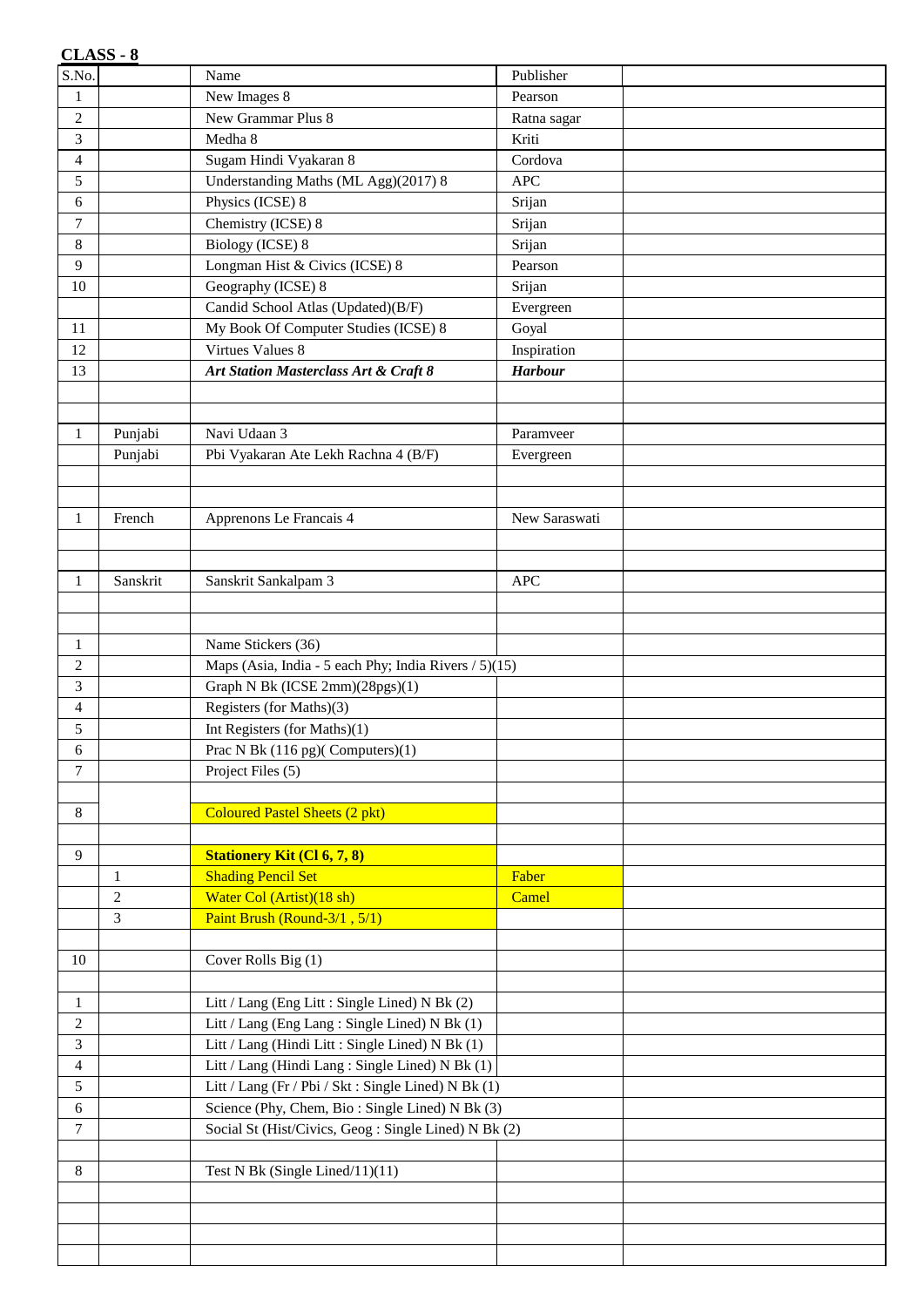|                         | CLASS - 9      |                                                |                        |  |
|-------------------------|----------------|------------------------------------------------|------------------------|--|
| S.No.                   |                | Name                                           | Publisher              |  |
| $\mathbf{1}$            |                | Merchant Of Venice - with Paraphrase (X Pinto) | Beeta                  |  |
| $\overline{2}$          |                | W/B The Merchant of Venice                     | Evergreen              |  |
| $\overline{\mathbf{3}}$ |                | <b>Treasure Trove</b>                          | Evergreen              |  |
| $\overline{4}$          |                | <b>W/B Treasure Trove Vol I</b>                | Evergreen              |  |
| 5                       |                | W/B Treasure Trove Vol II                      | Evergreen              |  |
| 6                       |                | Total English 9                                | Morning Star           |  |
| $\boldsymbol{7}$        |                | Ekanki Sanchey                                 | Evergreen              |  |
| $\,8\,$<br>9            |                | W/B Ekanki Sanchey<br>Sahitya Sagar            | Evergreen<br>Evergreen |  |
| $10\,$                  |                | W/B Sahitya Sagar                              | Evergreen              |  |
| $11\,$                  |                | Saras ICSE Hindi Vyakaran                      | Evergreen              |  |
| 12                      |                | Indian History World Dev & Civics 9            | <b>APC</b>             |  |
| 13                      |                | <b>ICSE Geography (Veena Bhargava) 9</b>       | Goyal                  |  |
| 14                      |                | Maps (World Phy $/ 10$ )(10)                   |                        |  |
|                         |                | ICSE Syllabus 2024 (Online)                    | <b>ICSE</b>            |  |
|                         |                |                                                |                        |  |
|                         |                |                                                |                        |  |
| 15                      |                | Project Files (5)                              |                        |  |
| 16                      |                | Single Lined N Bk (1)                          |                        |  |
| $\overline{17}$         |                | Test N Bk $(H/8)(8)$                           |                        |  |
| 18                      |                | Name Stickers (48)                             |                        |  |
|                         |                |                                                |                        |  |
| 19                      |                | <b>Coloured Pastel Sheets (2 pkt)</b>          |                        |  |
|                         |                |                                                |                        |  |
| $\mathbf{1}$            |                | Cover Rolls $\overline{(2)}$                   |                        |  |
|                         |                |                                                |                        |  |
| 1                       |                | Single Lined Register (12)                     |                        |  |
|                         |                |                                                |                        |  |
|                         |                |                                                |                        |  |
| Gr 1                    | 1              | Maths & Sc<br>ML Aggarwal Maths 9              | <b>APC</b>             |  |
|                         |                |                                                |                        |  |
| Gr 1                    | 1              | Concise Physics 9                              | Selina                 |  |
|                         | $\overline{2}$ | Concise Chemistry 9                            | Selina                 |  |
|                         | 3              | Concise Biology 9                              | Selina                 |  |
|                         | $\overline{4}$ | <b>ICSE Prac Physics 9</b>                     | Rachna Sagar           |  |
|                         | 5              | <b>ICSE Prac Chemistry 9</b>                   | Rachna Sagar           |  |
|                         | 6              | ICSE Prac Biology 9                            | Rachna Sagar           |  |
|                         | $\overline{7}$ | Test N Bk $(H/2)(2)$                           |                        |  |
|                         |                |                                                |                        |  |
| 1                       |                | Single Lined Register (3)                      |                        |  |
| $\overline{c}$          |                | Interleaf Register (2)                         |                        |  |
| 3                       |                | Graph N Bk (ICSE 2mm)(28pgs)(2)                |                        |  |
|                         |                |                                                |                        |  |
|                         |                |                                                |                        |  |
|                         |                | <b>Commerce</b>                                |                        |  |
| Gr <sub>1</sub>         | 1              | ICSE Economics (JP Goel) 9                     | Goyal                  |  |
|                         |                |                                                |                        |  |
|                         |                |                                                |                        |  |
| Gr 1                    | 1              | <b>Commercial Studies 9</b>                    | Goyal                  |  |
|                         |                |                                                |                        |  |
| ${\rm Gr\,}2$           | 1              | Candid ICSE Physical Edn 9                     | Evergreen              |  |
|                         |                |                                                |                        |  |
|                         | 1              | Understanding Computers 9 (With Blue J)        | <b>APC</b>             |  |
|                         |                |                                                |                        |  |
|                         | $\mathbf{1}$   | Home Science 9                                 | Oswal                  |  |
|                         |                |                                                |                        |  |
| Ref                     | 1              | Self Study Eng Lang                            | Evergreen              |  |
| <b>Bks</b>              | $\overline{2}$ | Self Study Hindi                               | Evergreen              |  |
|                         |                |                                                |                        |  |
|                         |                |                                                |                        |  |
|                         |                |                                                |                        |  |
|                         |                |                                                |                        |  |

Gr 1 Group I (compulsory) : 3 subjects - Eng + Hindi + Hist Civics Geog

Gr 2 Group II : Choose 2 - Maths , Science , Economics , Comm Std Gr 3 Group III Choose 1 - : Phy Edn , Home Sc, Computer

Group III Choose 1 - : Phy Edn, Home Sc, Computer